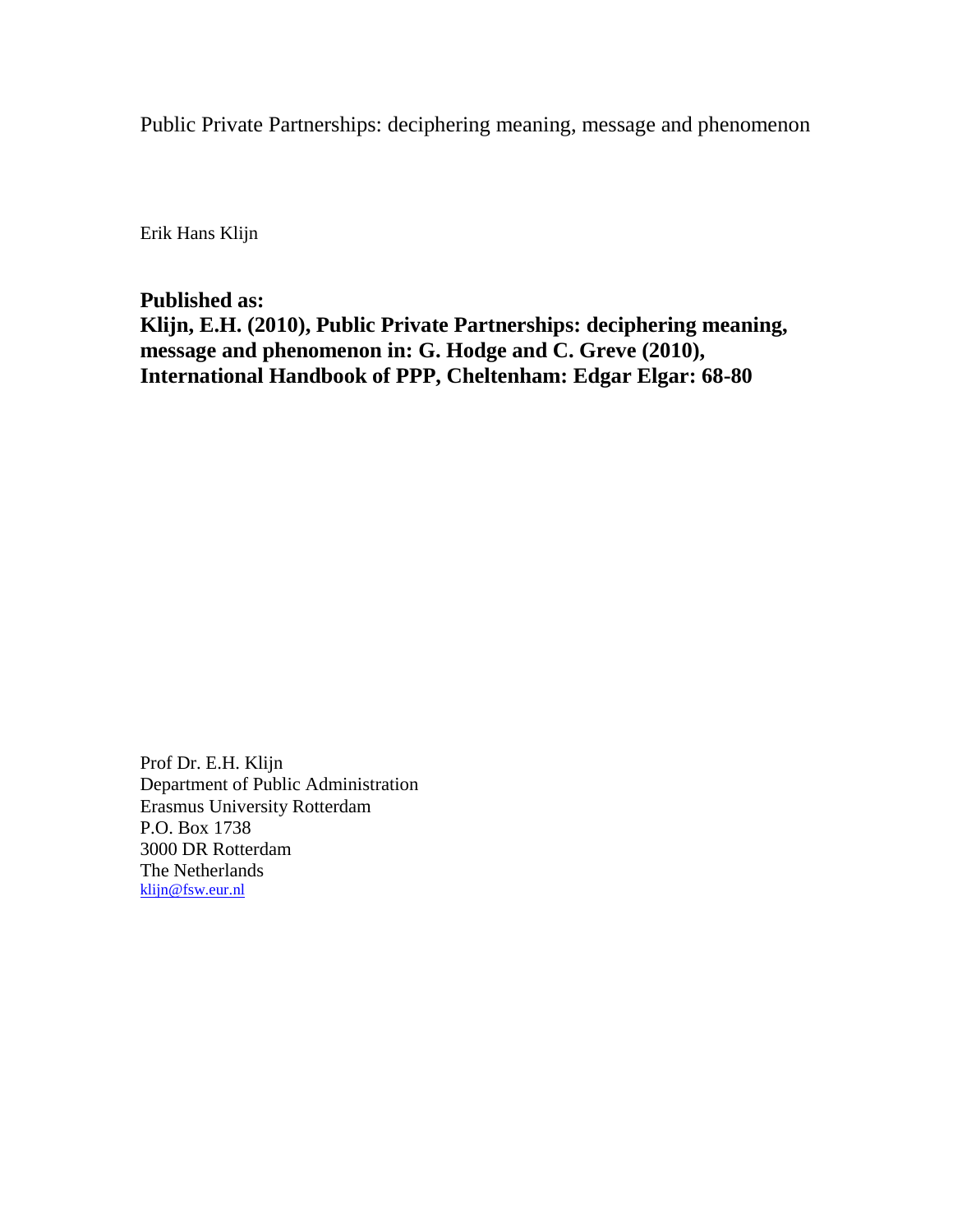#### **1. Introduction: deciphering PPP**

There is no doubt that Public private partnerships have been a dominant issue in governmental rhetoric's but also in governmental practice. In many countries governments have turned to the idea of public private partnerships, or partnerships in general, as a vehicle to realize better policy outcomes, or to enhance investments in fields like infrastructure health or even social policy.

However at the same time the concept and the idea of PPP has been a contested concept (see Hodge and Greve, 2005, Weihe, 2008). Even is we roughly define Public private partnership (PPP) as a "*more or less sustainable cooperation between public and private actors in which joint products and/or services are developed and in which risks, costs and profits are shared"* (Klijn and Teisman, 2003) we can still find many different forms under this heading.

So PPP's have been given many meanings, been used it quite a number of ways and we see many different manifestations. Now this is all very normal for many ideas and terms used both in the world of practice and in the world of science but in this case the confusion seems to even bigger than usual. In general we can find confusion on at least three areas, which of course are also connected to each other:

- Confusion about the *meaning of public private partnerships*; not only do we find many different definitions but also many different appraisals and emotions.
- Confusion about the *argumentations and rationality of public private partnerships*; there is a lot of discussion what precisely PPP's should or could achieve (better value for money, more investments, innovations etc.) and these argumentations not seldom seems to be contradictory;
- Confusion about what preferable or *best form public private partnerships* should have; both in the scientific literature and in the many policy documents that want to promote PPP we can find a wide variety of forms that are being seen as the best or the most workable form to cast the cooperation in.

In this chapter we will elaborate on each of these confusions. We will show that the confusion about meaning has to do with the fact that PPP is a brand and brands are necessarily vague. We will see that the confusion about argumentation has to do in essence with the fact that PPP is hybrid idea. And we will show that we see so many forms because we have many different situations but also that the discussion about form is probably not really the real discussion. After we discussed these confusions and thus deciphered the PPP discussion we will ask ourselves what it is that really matters in the whole discussion? And that is not the form of public private partnerships.

# **2. Public private partnership as brand: motivating and binding force**

If we judge the PPP concept by scientific measures we are of course disappointed by its ambiguity. But that is probably the wrong way to look at the concept, certainly if we consider its use in policy documents, party programs and political speeches. And this certainly should be done since in the case of PPP the image of the concepts is just as much, probably even more, created by the practical use (policy documents, reports from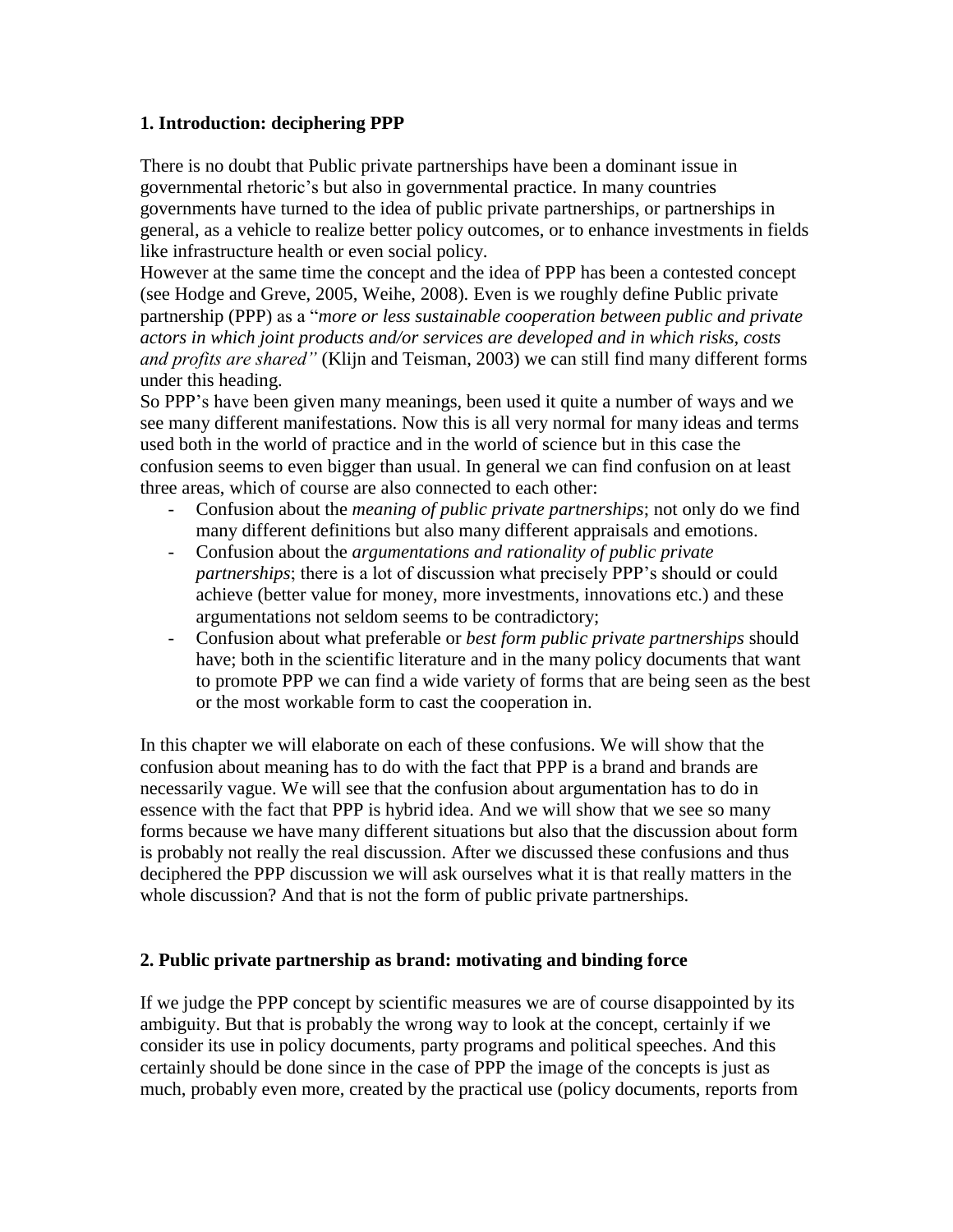audit commissions and departments etc) as by the scientific use. The UK version of PPP coming from the Private finance Initiative for instance has been dominating the PPP discussion both in practical terms and in scientific terms (see also Weihe, 2008). The core documents of The PPP knowledge centre in the ministry of Finance in The Netherlands and the ideas on PPP that are being put forward there for instance have been taken directly from the UK PFI documents (Klijn, 2008; see Kenniscentrum, 1998; 2000; 2001; 2002).

#### *Partnership as Brand*

So in the PPP discussion it is clear that the content of the discussion is more than most discussion being strongly influenced by the uses and language of practical documents. But in policy documents and political speech concepts have a quite different use than in scientific debates. Concepts are brands, images that evoke meaning emotions and attract supporters. In that sense PPP is not a scientific concept but a (political) brand. A brand is "a name, term, sign, symbol or design, or a combination of these, intended to identify the goods or services of one seller or group of sellers and the differentiate them from those of competitors" (Kotler et all, 1999: 571). The brand is not the product itself but the meaning and identity it defines. Someone buying a Dior product is not only buying the perfume but also the connected identity and status. And this is the same with partnerships or Public private partnerships. It is not the product (the cooperation, the form the phenomenon) that is the most import from a brand's point of view but the identity and emotions that are communicated with it. So in the UK the word partnership was closely linked with Blairs new Labour story. Partnership is about doing things differently tackling problems together with society, private actors in stead doing it alone or privatizes it to the market. It has a promise of both joint up government (Pollitt, 2003) and efficiency and thus points the way forward and motivates local governments citizens non-profit organizations. So the brand PPP evokes images and emotions that are much more important that the precise definition form or aim.

When establishing an Urban renewal Corporation the Sandwell Burrough in Birmingham clearly uses this image to motivate other actors in it's text when we read: "*The Sandwell URC will be a highly focused, tasks driven, independent vehicle for driving the large scale, physical economic transformation of the central core of the Arc of opportunity… The company will be run in a business like way and will be unfettered by its affiliation to two public sector agencies… Fundamental to achieve the Company's aim will be to engage and work in a coordinated manner with other agencies and partnerships with an interest in the physical development of this area*" <sup>i</sup>

Thus from a brand point of view it is the meaning and identity that matters not so much the product itself, although of course there has to be a link between the two. Partnership and Public Private Partnership will be used in quite different ways by different governments, in different countries and so forth, in an attempt to create the right image (and connected emotion) that will do the trick. And this will of course enhance the ambiguity and confusion of the concept, but that is a scientific worry not a practical worry.

*Ambiguity is essential!*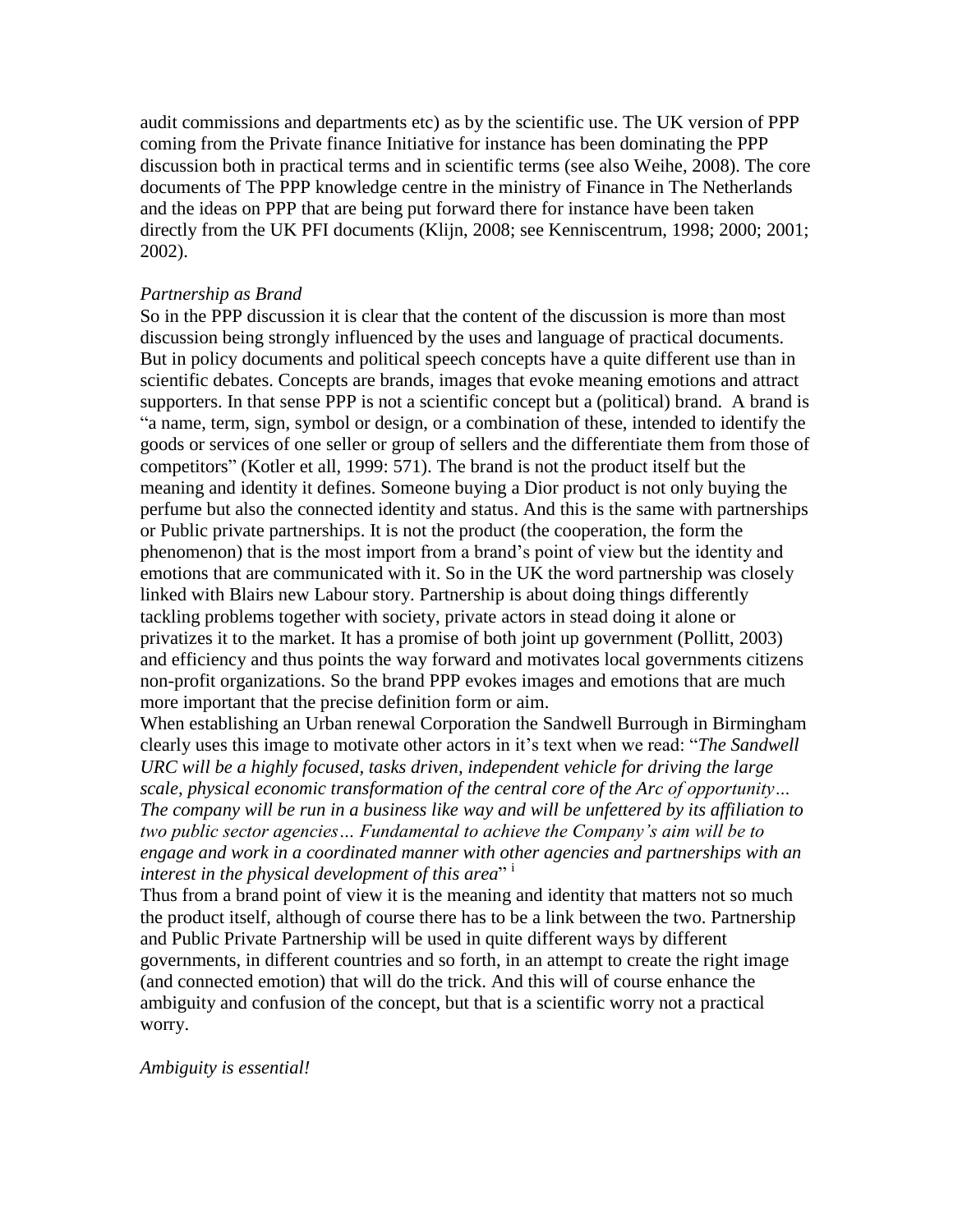Ambiguity is even necessary to motivate many different actors. The more you specify the partnership construction before hand the more likely it is that disagreement will rise about it. Involved actors will have different views on problem, profit, division of risks etc that will provide conflict and possible deadlocks. The concept of PPP must be able to adsorb all these complexities and thus a certain amount of ambiguity is certainly useful. Ambiguity creates the possibility that different actors embrace the idea despite the fact that they do not agree on several aspects. And that is exactly one of the strong points and advantages of a brand: because of its ambiguity and its emotional value it can bind actors and connect them. But of course it can never live up to a scientific expectation of clarity and rigor!

# **3. Why public private partnerships: PPP as hybrid idea**

But we not only see many meanings of PPP but we also see many different reasons why PPP's would be useful. In general policy makers and researchers assume that a more intensive cooperation between pubic and private parties will produce better and more efficient policy outcomes (the so called added value) and policy products (Savas, 2000; Ghobadian et all (2004); Hodge and Greve, 2005). The key 'partnership' mechanism is that private parties are involved earlier and more intensively in the decision making process, than is the case with more traditional client-supplier or principal-agent relationships. But the way this should be done and the assumption how this improves interactions and outputs are quite different in the available literature. This is due to the fact that the idea of public private partnerships is a hybrid idea. One can find assumptions from two major theoretical perspectives in Public Administration: New Public Management and governance.

#### *PPP as new public management arrangement*

On the one hand one can recognize ideas from New Public Management that have become dominant in Public Administration since the eighties. In these ideas governments should focus on the formulation of public policy and leave the implementation to other bodies (private organisations or non profit organisations) (Osborne and Gaebler, 1992). For that a separation of policy implementation and policy formation should be encouraged by privatization, outsourcing, agentification and a stronger emphasis on market mechanism and involvement of private actors (Hood, 1991; Kickert, 1997). Public actors should control the implementation by performance indicators or market mechanisms.

One can clearly trace a number of these ideas in the public private partnerships debate where it stresses efficiency and tendering and outsourcing as possible forms of organizing PPP's (Nao, 2002; Greve, 2007). This is especially strong in the literature on Private Finance Initiative in the UK which has so dominated the discussion on PPP the last 10-15 years. In this form of PPP the contractual character of PPP is stressed. The design, building, financing and commercial operation of an infrastructure project (such as a road, or a building like a school) are integrated into a contract (a DFBO contract). The added value lies in the lower costs of coordination between the various components (often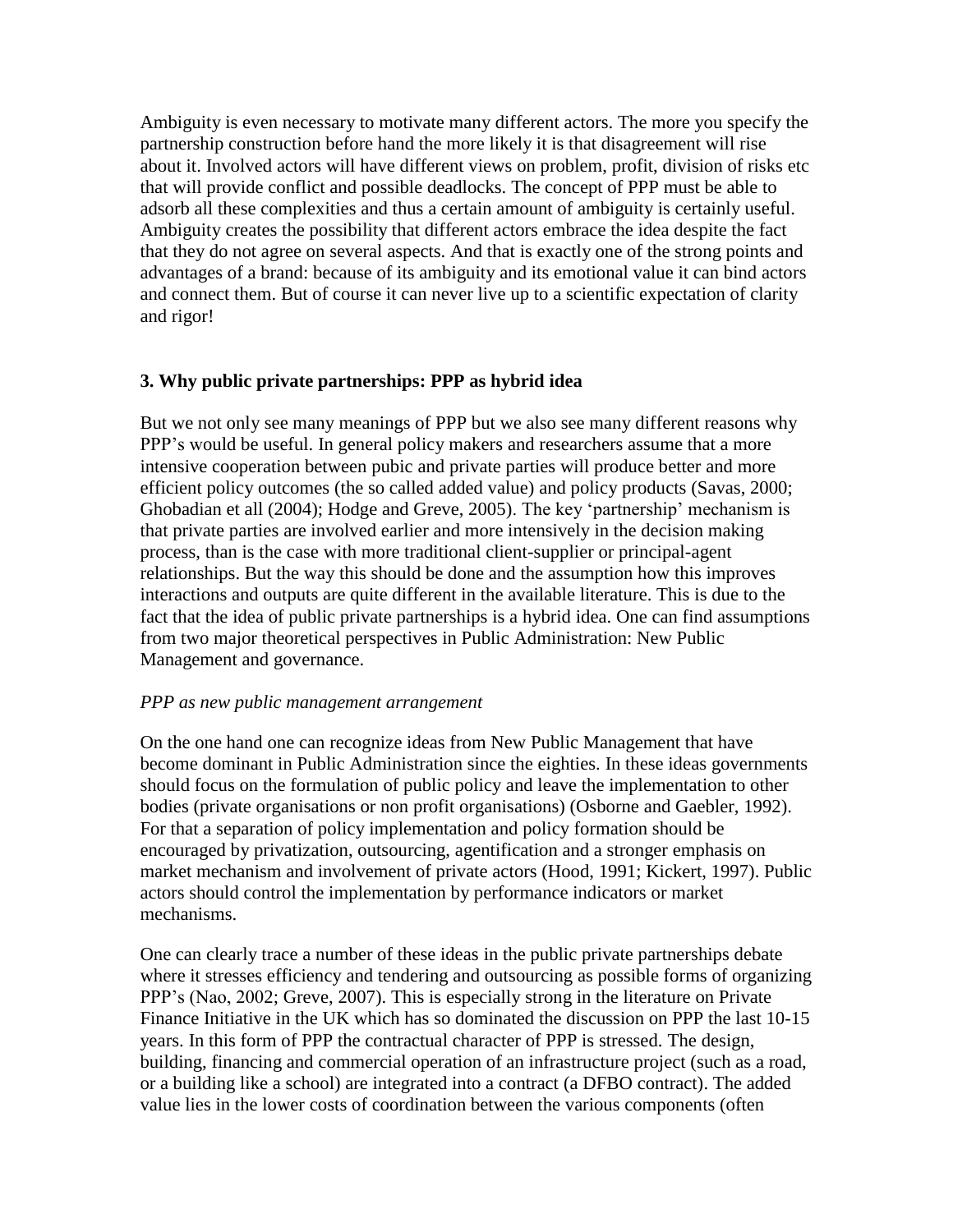expressed as 'efficiency' or 'value for money' gains). Even though these efficiencies are necessary for a PPP concession, they would not be sufficient to attract private or public sector interest. Their interest arises from the opportunity to create substantive added value. For example, the Private Finance Initiative (PFI) tendering system used in the UK for the road construction bundles design, build, finance, and operation are contracted out to private consortia for a period of 30 years. The consortium can use more sustainable (expensive) building materials to save on future maintenance costs (Haynes/Roden, 1999). The payment system rewards the 'availability' of roads (NAO, 2001; NAO 2003) rather than second-guessing the costs of constructing them. The opportunity for a longterm involvement in a project provides both the potential for devising new solutions to problems and protects a risk aversion to untested. Of course the essence of such a model is that the public actor can specify the goals at the beginning clear enough.

These ideas about efficiency, risk allocation etc are clearly inspired by the ideas of the new Public management. But this can also be said abound the suggestions that PPP should be given clear performance indicators and about the idea that we should organize PPP's in separate body's one could say at arms' length (Pollitt et. all, 2004). These idea of separate arms length bodies' can both be found in the contractual PFI form but also in the idea of Urban regeneration Partnerships which have been mentioned in the previous section (Geddes, 2008). (CARSTEN EN GRAEME, SHOULD I EXPLAIN ARMS LENGTH HERE OR IS THAT DONE SOMEWHERE ELSE)

#### *PPP as governance arrangement*

However one can also recognize ideas in the PPP literature that resemble more the arguments that are present in the vast literature on governance. That literature on governance stresses the importance of horizontal coordination between public actors and other actors and the fact that it is difficult or impossible to revert to top down steering in a network society in which independence has increased because of specialization and knowledge spread and in which citizens emphasize voice rather than loyalty (see Frederickson, 2005; Sorensen and Torfing 2007; Klijn 2008). Governance literature emphasizes the complex nature of decision-making and service delivery, the dependence of other actors and the need for horizontal coordination and active forms of network management that promote cooperation between public and private actors, the generation of new innovative solutions and the use of knowledge among the actors and reduce veto powers and obstruction (see Agranoff and Mcguire 2001; Koppenjan and Klijn, 2004; Sorenson and Torfing, 2007).

One can clearly also find some core element of the discussion on governance in the ideas on PPP. One can think of the assumption that co-production between public and private actors results in exchanging more information and the usage of each other's knowledge and so generate more innovative and better products and policy outputs for complex societal problems. Although the governance literature does mention organisational structure and form (Mandell, 2001) it tend to stress institutional and even more so managerial characteristics that are decisive for achieving good outcomes. Mostly these managerial efforts are labelled network management (Gage and Mandell, 1990; Agranoff and McGuire, 2001; Meir and O' Toole, 2001, 2007; Koppenjan and Klijn, 2004; Bruijn,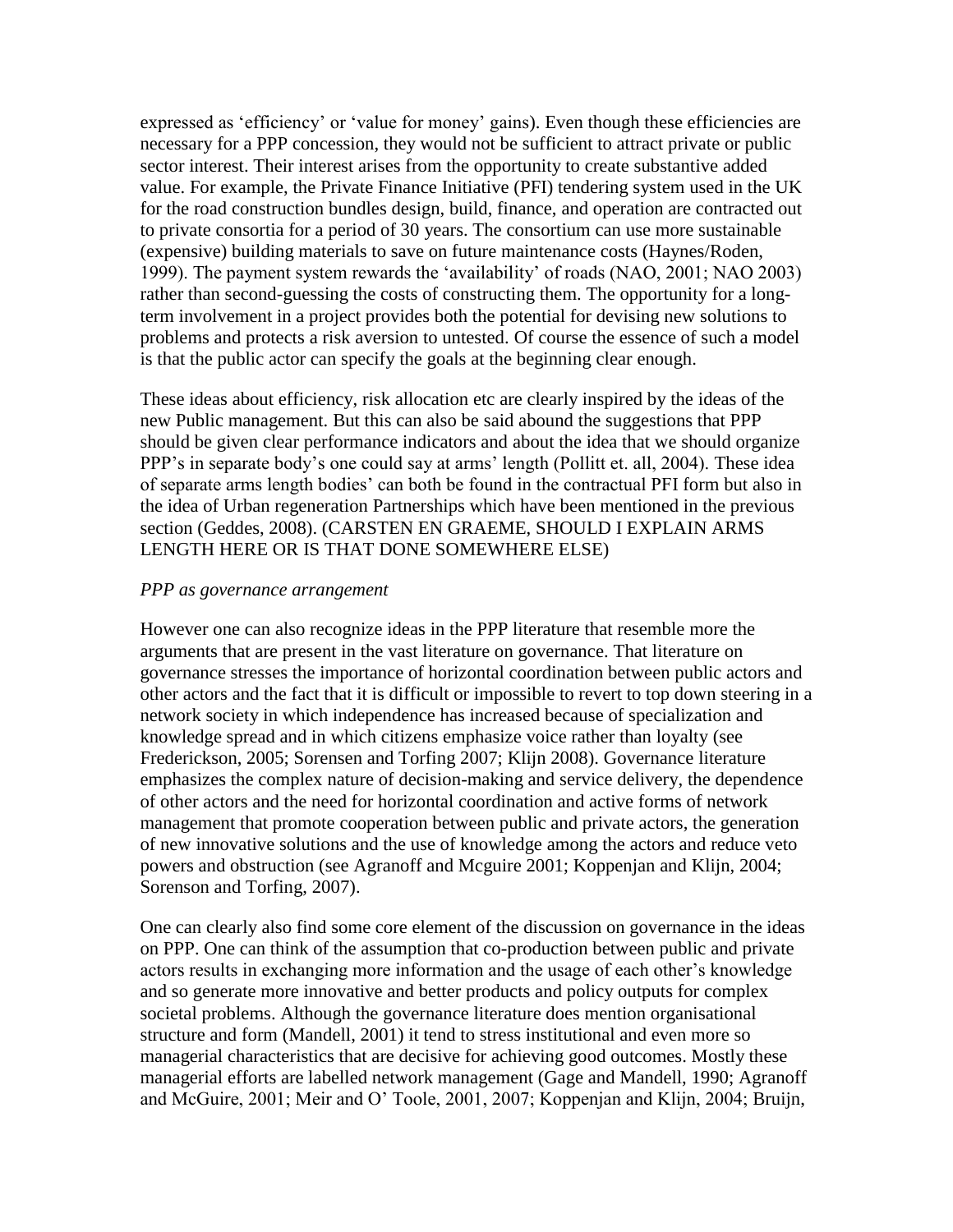et al 1998). Without these managerial strategies reaching desirable outcomes is assumed to be very hard.

#### *Form or managerial activity?*

If we look at the various arguments why public private partnerships result in better or more efficient outcomes we thus see different groups of arguments coming from different theoretical and practical perspectives. This is also a source of confusion about PPP's. This confusion actually can be summarized in a nutshell in the question whether it is the form and monitoring of the partnerships that really makes it work, the assumption implicit in the new public management types of arguments for PPP's or whether PPP's are an opportunity to work more closer together and it is the managerial effort (that is the network management activities) that really make the partnerships work. Government documents tend to stress the form because that is something you can arrange before and fits in a more central control oriented perspective of central government. But whether it is the most plausible argument?

#### **4. The organizational form: theoretical arguments and practical forms**

A wide variety of forms in which the PPP co-operation is used can be encountered. The forms range from strongly contractual forms, like the PFI contracts in the UK to more informal forms, like project groups without any formal judicial status and to tightly organized consortiums. The discussion on the choice of organizational form is fairly prominent in the partnership literature and even more prominent in the government texts about PPP (Nao, 2002; Kenniscentrum, 2002; 2004; Klijn 2008). And this for instance also also true for the discussion about Urban Regeneration Partnerships (Urban Task Force Report 1999, Kort and Klijn, 2009). However one can not find definitive statements about which organizational form is the best for partnerships. The literature on PFI suggest that good and tight contracts seem to be the best. The literature on URC's suggests tight partnership forms at arms length from the government to be the best (VROM 2002, Berenschot 2002, 2003).

# *A typology of public private partnerships*

If we look at the wide variety of literature we see that the discussion focuses on the form of organization on the one hand (is the partnership organized in a strongly formalized form like a contract or a newly set up organization or not) and whether the relation between the public and private actors is more an equal (principle to principle) relation or more like a principle agent relations (see Osborne, 2000; Hodge and Greve, 2005; Weihe, 2008). In each cell an example has been presented of the type of partnership that evolves out of the dichotomy.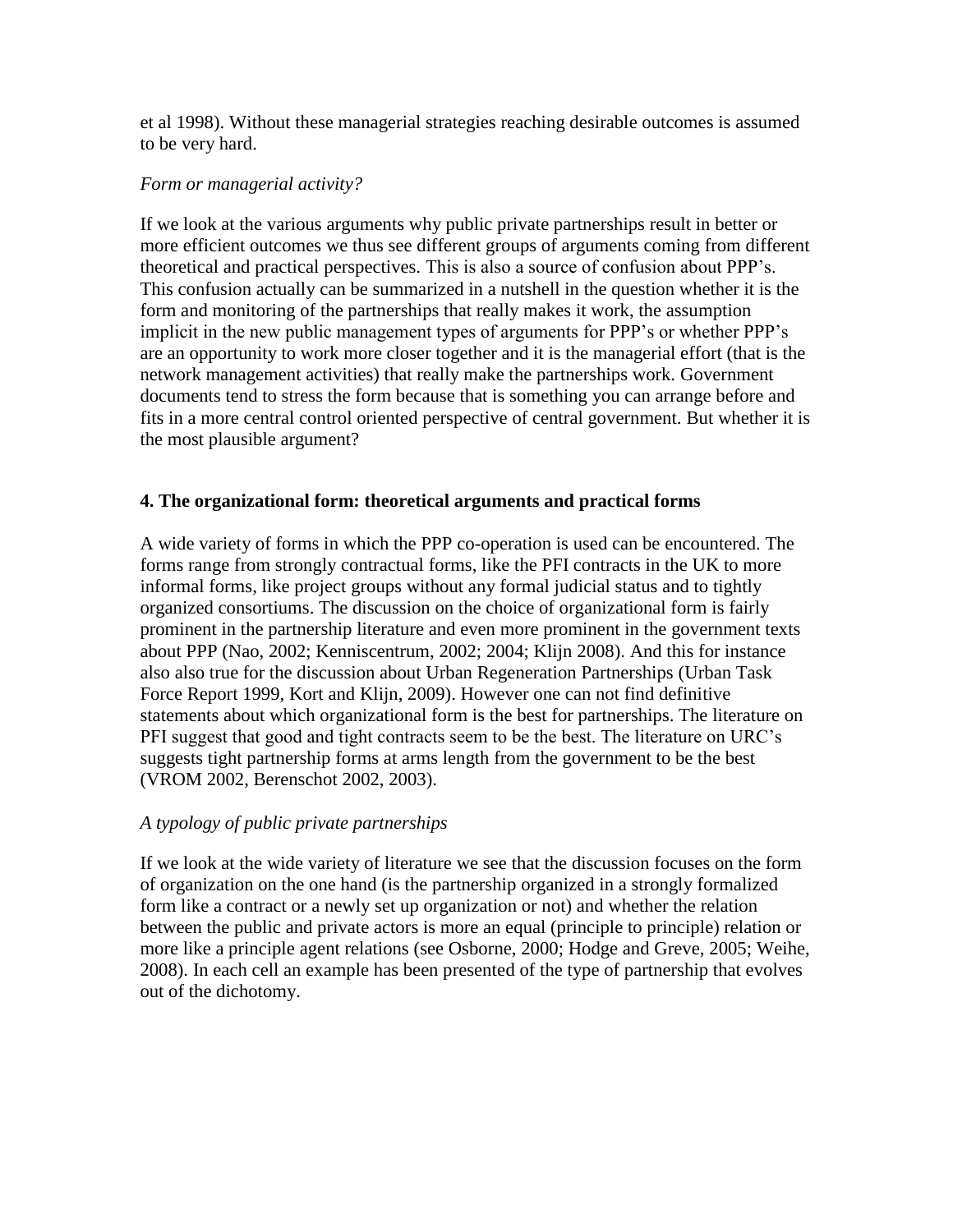Table 1: A typology of form of PPP

| Type of relation          | A principle agent relation                                                                                | Partnership relation (equal<br>principle-principle relations) |
|---------------------------|-----------------------------------------------------------------------------------------------------------|---------------------------------------------------------------|
| Organizational form       |                                                                                                           |                                                               |
| Tight organizational form | 1.<br>Design Finance Built Operate<br>contracts (PFI like partnerships)                                   | 2.<br>Consortium                                              |
| Loosely coupled           | 3.<br>Intensive general cooperation<br>between public private actors (in<br>policy programs for instance) | 4.<br>Network like partnership                                |

When the form is tight and the relation has a strong principle agent relation we find ourselves in the DFBO contracts of the Private Finance Initiative in the UK. (Cel 1). If we have a more principle-principle relation public and private actors jointly create and fund a separate organizational form like in the situation of the Urban Regeneration Companies (cell 2). When the form is loosely coupled and the relation is a principle agent one we are talking about more general relations where public actors involve private actors to provide services or policy outcomes that match goals and aims of that public actors. This could be loosely contracts or implementation actions of private actors that fit in policy programs. One could question whether this really still belongs to the PPP category but there are authors that do so (see the policy approach as discussed by Weihe, 2008). If we seed a principle principle relation with a loosely coupled organisation form we see PPP that have a network like character where there is mostly fairly intense interaction but only contract or organisational form when it comes to implementation activities (cell 4). This type of partnerships can be found in complex urban restructuring where public and private actors have intense interactions during a fairly long period of decision-making and developing and organizational form are only installed at the end.

# *Theoretical arguments for PPP forms*

What theoretical arguments are being used in the literature to answer the question of the best organizational form of PPP? If we look at the two most prominent theoretical perspectives that are used in the PPP literature, the resource dependency perspective and the neo-institutional theory, one could defend the position that the overall expectation is that more tightly organized forms should generate better results (Benson, 1982; Neghandi, 1975). The resource dependency perspective suggests that the more dependent partners are on each other the larger the need for organization of the interactions (see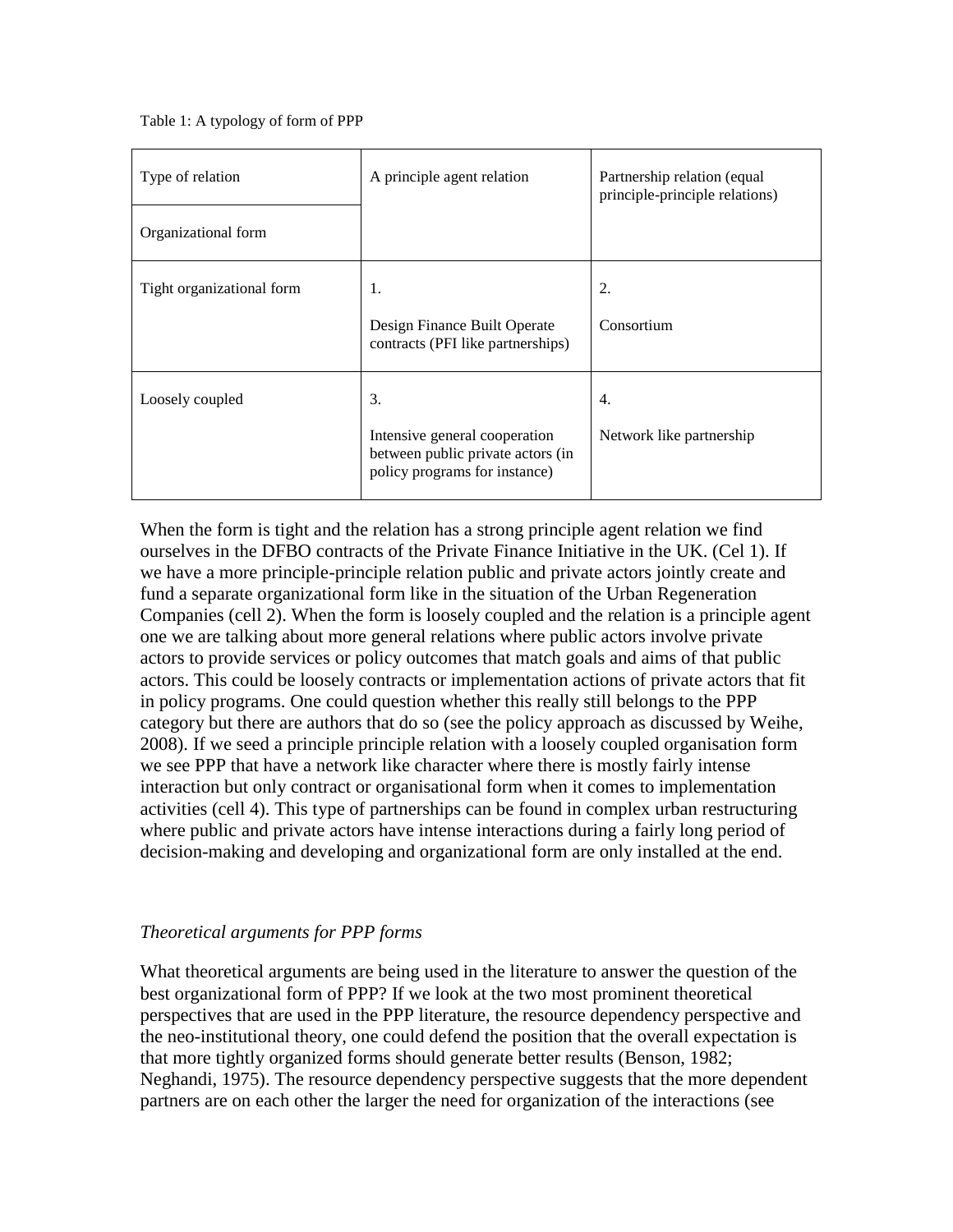Mulford and Rogers, 1982; Donaldson, 1995**).** Since partnerships are organized because partners hope to achieve added value they make their achievement of goals dependent on the other partner. This creates stronger resource dependency and thus in general partnerships characterize itself by high dependency.

The same can be said from a neo-institutional economic perspective since partners invest in the relationship and make specific transaction costs that they can not use for an other relation (Williamson, 1979, 1996). This again makes dependency high and the risk of opportunistic behaviour problematic. This will lead to tight organizational structures in which partners will try to minimize the possibilities of the other partner to walk away with a large share of the profits. Of course one could draw another argument from that same neo-institutional economic theory that extensive contracts or organizing structures are costly in terms of transaction costs and can diminish partners space to manoeuvre and reduced the necessary difference between actors to create innovation and (Nooteboom. 2002; Parker and Vaidya, 2001). This argument of innovation also is used against the neo- institutionalist argument that one should centralize decision-making with high uncertainty and strong interdependency, because that would kill the necessary difference between actors to create innovation.

But in general one the assumption that tight forms (either by good contracts that specify bonds and penalties in case of non delivery of service or policy outcomes, or by setting up joint organizations at 'arms length') are the best way to organize public private partnerships dominates the discussion. But is this a correct assumption?

# **5. Conclusion: what does really matter in Public Private Partnerships?**

So far we have explored the confusion that surrounds the PPP discussion. Many authors have complained that the concept of PPP has so many meaning, rationales and different organizational manifestations that it is hard to tell where it is all about. We have seen that this confusion is due to the fact that PPP is a brand used in the policy and political practice of everyday life and that brands are not about precise definition of the phenomenon but about creating images and (emotional) meaning and attachment. Not surprisingly we see various different forms. In the previous sections we have explored the various forms. Of course one can observe that the various forms are used in quite different situations. The PFI like contracts are mainly used in situations where there are clear goals and a relative clear product (a school building, a road etc). If we look at other PPP's in the UK we see a large number of other schemes than PFI 9like Local Educational Partnerships, Strategic service partnerships) which are in organizational terms more complex that the PFI partnerships (See Klijn, Edelenbos, Hughes, 2007).

But confusion is further enhanced because in the argumentation for PPP's one can find two different lines of argument one coming from a more New Public management point of view and one coming from a more Governance point of view. The NPM view tells us to use performance indicators, to organize the PPP's at arms length and its strong emphasis on efficiency and market mechanism. This the world where the main argument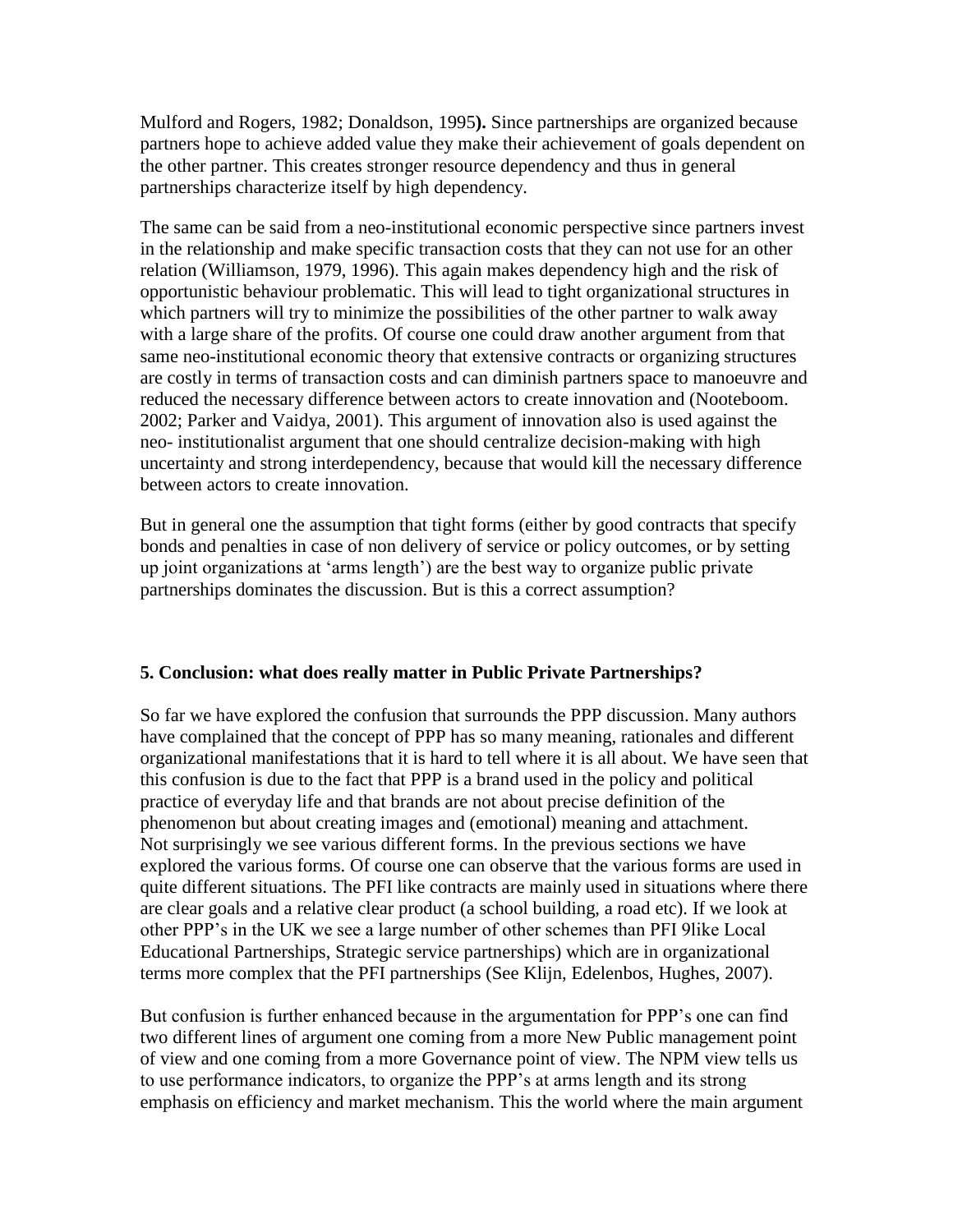for PPP's is that they are separate organizations (that is at distance of the confusing world of politics) that can go on implementing urban regeneration schemes, attracting private money and getting 'the job done'. It is the promise of efficient bodies run in a private managerial way delivering good outcomes for less money. In the world of the governance argument PPP's are cooperative bodies where the best from public and private is used, creating innovative solutions by matching knowledge and expertise, using horizontal coordination mechanisms, that is various kind of network management strategies, to improve coordination and enhance valuable outcomes.

But what argument actually seems to be the most credible? To test this Steijn, Klijn and Edelenbos performed an analysis on (see Stein, et all, 2009; Klijn et all, 2010) respondents of environmental projects in The Netherlands. They asked respondents to answer a set of questions for a specific project they were involved in most. Questions were asked about the outcomes/evaluation of the projects, about various managerial activities, about the organizational form of the relation between public and private actors<sup>ii</sup> and about project characteristics (among other questions). They could find no relation between the organization of the project and the outcomes but could find a strong relation between the number of managerial strategies used and the outcomes (Steijn et all, 2009). These findings were confirmed in another research of Urban regeneration Companies in The Netherlands (see Kort and Klijn, 2009) which used a different sample of respondents.

This seems to point at an interesting finding that it is the managerial effort that makes a public private partnership work and not the organizational form. They also could find no relation between organizational form and number and types of managerial strategies (Steyn et al, 2009). This does not seems unlogical since whatever form you choose for the partnership you have to do all the hard work of the managerial efforts anyway. All the discussion about the organizational form seems to be more about power and governmental rhetoric's to either control partnerships (especially in the UK) or to provide quick recipes for PPP that can be communicated in an easy way. But it blurs probably what it is actually at stake and that is if you want to make a partnership work you have to invest a lot of time and energy to connect actors (not just the private ones) explore content, organize the interactions and keep the network connected and going. So maybe all this confusion is not really about the core of public private partnerships: it is not the form that really matters, or even the argument for it's establishment but the effort you are prepared to put in it and the way you mange your relationship.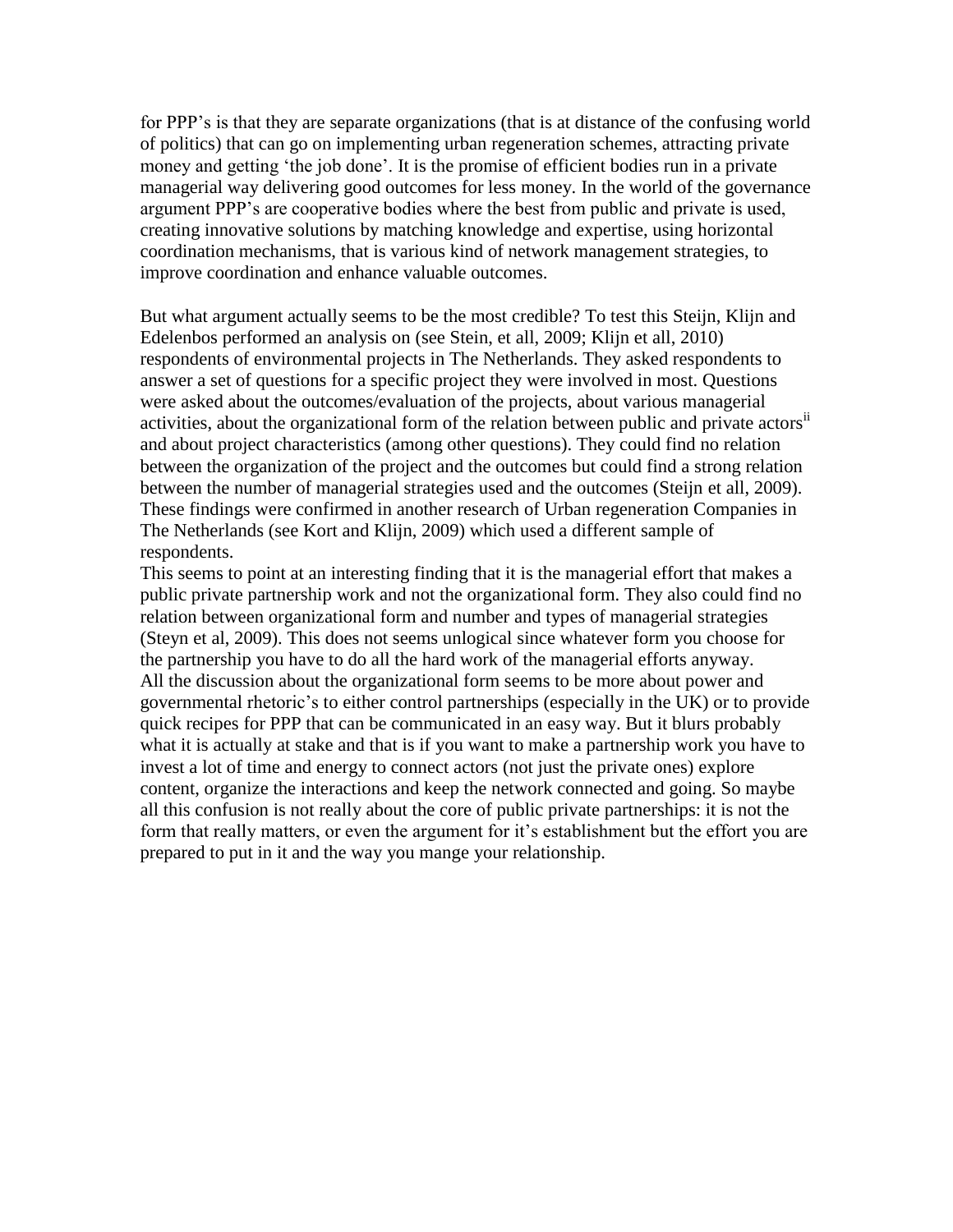#### References

- Agranoff, R., M. McGuire, (2001), Big questions in public network management research, Journal of Public administration research and Theory, vol 11 (2001), no. 3: 295-326
- Agranoff, R. and M. McGuire (2003) *Collaborative Public Management; new strategies for local governments*, Washington, D.C.: Georgetown University Press.
- Benson, J.K., (1982), A framework for policy analysis, in: Rogers/Whetten(eds.) 1982
- Berenschot (2002), Monitor Wijkontwikkelingsmaatschappijen, nulmeting, in opdracht van VROM, KEI en Financiën
- Berenschot (2003), Monitor Wijkontwikkelingsmaatschappijen, eindrapportage, in opdracht van VROM, KEI en Financiën
- Borys, B. and D. Jemison (1989), Hybrid arrangements as strategic alliances: theoretical issues in organizational combinations, Avcademy of Management reviewvol 14, n02: 234-249
- Donaldson, L (1995), Contingency theory, Dartmounth Publishing Company, Aldershot
- Gage, R.W., M.P. Mandell (eds.), (1990), Strategies for managing intergovernmental policies and networks, New York/London: Preager
- Geddes, M. (2008),Inter-organizational relations in local and regional development partnerships, in: Cropper, S., M. Ebers, C. Huxham, P.S. Ring (eds.), The oxford handbook of inter-organizational relations, Oxford: Oxford University press: 203-230
- Ghobadian, A., D. Gallear, N. O'Regan, H. Viney (eds.) (2004), Public Private Partnerships; policy and experience, Houndmills, Basingstroke: Palgrave.
- Greve, C. (2007), Recent insights into the performance of Public-Private Partnerships in an international perspective, Tidskrifted Politik, vol 10 nr 3: 73-82
- Hodge, G. and C. Greve (2005), The Challenge of public private partnerships, Cheltenham: Edward Elgar
- Hood, C., (1991), A public management for all seasons, Public administration Vol 69 Spring 1991 (3-19)
- James, O., (2003), The executive agency revolution in Whitehall: Public interest versus Bureau-Shaping Perspectives, Basingstoke: Palgrave.
- Kickert, W.J.M., E.H. Klijn and J.F.M. Koppenjan (eds.) (1997) *Managing complex networks; strategies for the public sector*, London: Sage.
- E.H. Klijn, (2009), Public Private Partnerships in The Netherlands: policy, projects and lessons, Economic Affairs, march 2009: 26-32
- Klijn, E.H., G.R. Teisman (2003), Institutional and strategic barriers to Public-Private partnership: an analysis of Dutch cases, Public money and Management, 23 (3): 137-146
- Klijn, E.H., J. Edelenbos, M. Kort, M.J.W. van Twist (2008), Facing Management Dilemmas; an Analysis of managerial choices in 18 complex environmental Public Private Partnership projects, International review of Administrative science (IRAS**),** Vol. 74 (2): pp 251-278
- Klijn, E.H., B. Steijn, J. Edelenbos (2010), The impact of network management strategies on outcomes in governance networks, in (forthcoming) public Administration 2010
- Koppenjan, J.F.M., E.H. Klijn, (2004), Managing uncertainties in networks; a network perspective on problem solving and decision making, London: Routledge
- Kort, M., E.H. Klijn, Urban regeneration Companies at work: does arms length matter? Looking at the impact of organizational features and network management efforts of URC and their impacts, Paper for the 13<sup>th</sup> IRSPM Conference, Panel Public Private Partnerships, Copenhagen Business School, Copenhagen, 6-8 April 2009

Kotler, P. G. Amstrong, J. Saunders, V. Wong (1999), Principles of Marketing (2ed edition). London: Prentice Hall Mandell, M.P. (ed.) (2001) *Getting results through collaboration; networks and network structures for public policy* 

- *and management*, Westport: Quorum Books
- Meier, K.J. and L.J. O'Toole (2001) 'Managerial strategies and behaviour in networks: a model with evidence *from* U.S. public education', in: *Journal of Public Administration and Theory* (11) 3: 271-293.
- Mulford, C.L. and D.L. Rogers (1982) *Definitions and models*, in: D.L. Rogers and D.A. Whetten (ed.) (1982): 9-31.
- NAO (2002) Managing the relationship to secure a successful partnership in PFI projects. London: NAO

Negandhi, A.R. (ed.) (1975) *Interorganization Theory*, Kansas City: Kansas University Press.

- Niederkofler, M. (1991), The evolution of strategic alliance: opportunities for managerial influence, Journal of Business Venturing no6 1991
- Nooteboom, B., (2002), Trust: forms, foundations, functions, faillures and figures, Cheltenhal: Edgar Elgar Publishing
- Parker, D., K. Vaidya, (2001), An economic perspective on innovation networks, in O. Jones, S. Conway, F. Steward (eds.), Social interaction and organisatonal change; aston perspectives on innovation networks, London: Imperial College Press

ODPM (May 2004) Urban Regeneration Companies – Guidance and Qualification Criteria.

OECD (2003), Public sector modernization: changing organizations, GOV/PUMA (2003) 19, Paris, 28 October